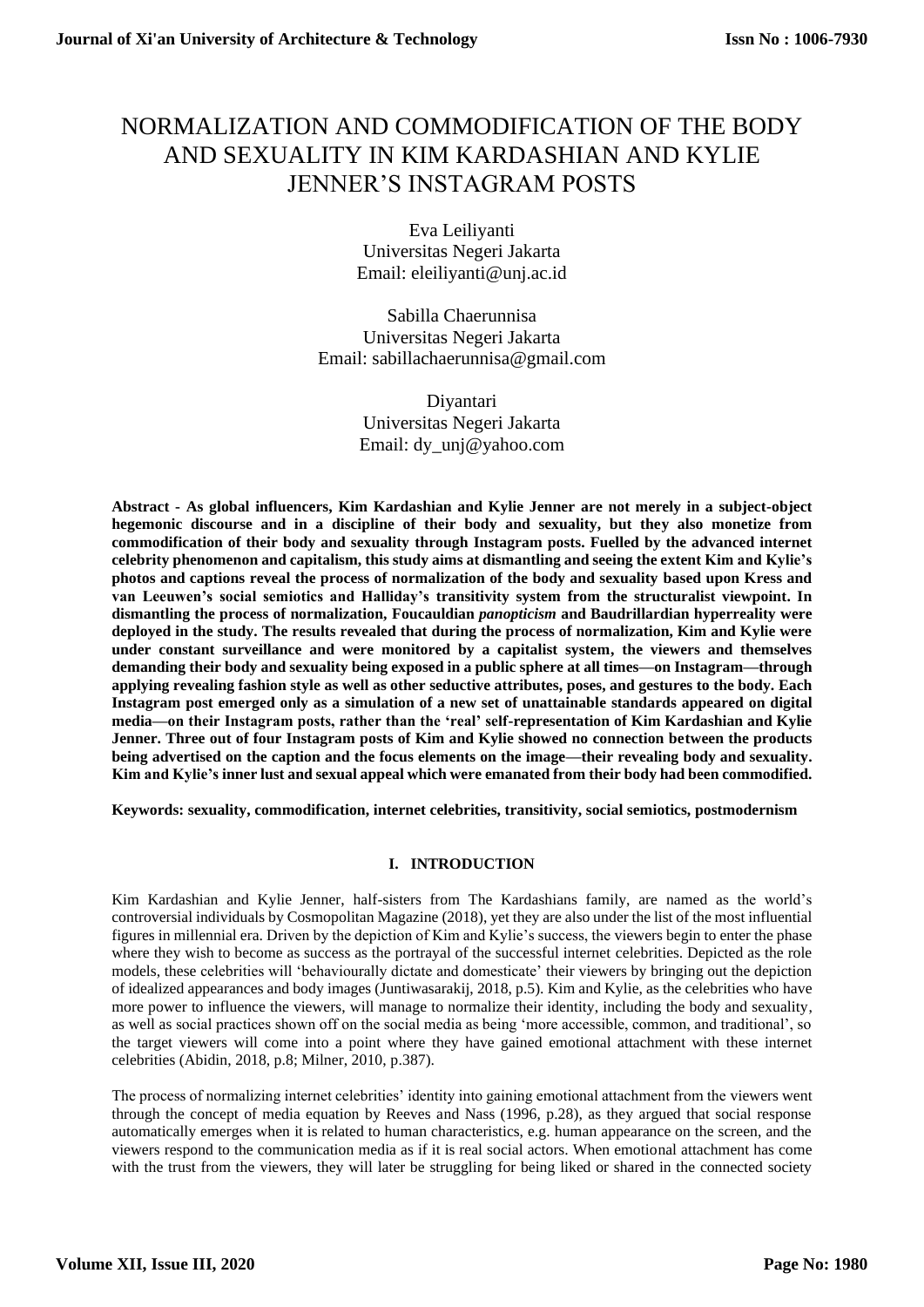through sharing their intimate personal information on social media (Juntiwasarakij, 2018, p.1; Milner, 2010, p.383).

## **Normalization of the Body and Sexuality**

In controlling the society through the medium of the body and sexuality, a process of normalization emerges since the body and sexuality have become the powerful platforms to experience the world and to express the existence of the self in society (Ryan, 2012, pp.16-19). According to Foucault, the process of normalizing the body and sexuality went through the process of disciplining the corporeal body or material body; the body is monitored through what Foucault called as disciplinary power (Foucault., 1977, p.8). The corporeal body will be under the rules of the society which seek to regularize (Foucault., 1977, p.8). These norms and rules urge the body to become docile (docile body), as if the body belongs to the system of prison or is called the concept of *panopticon* (Foucault., 1977, p.8). Panopticon concept plays its role as a constant observation and control to the body, so the body will always be under constant surveillance until the body becomes docile (docile body).

Furthermore, some women represent themselves on social media by showcasing more sexually appealing images because it is believed in giving a sense of empowerment for them through being appreciated and admired sexually (Liss et al., 2010, p.65). On the other hand, revealing the bodies or showing sexual attractiveness through images as a result of body surveillance can also be addressed as sexual exploitation in which women are used as sexual properties to become the viewers' consumption and to deliver sensual pleasure to the viewers (Sarkar, 2014, p.48; Rudman and Hagiwara, 1992, p.87). This process will lead to a concept named sexualization, and sexualization happens where women are only evaluated by the viewers limited to their sexual appeal (Brown & Tiggemann, 2016, p.6; Souza, 2016, p.9). Some of these women have believed that wearing revealing clothing will boost up their confidence as well as is considered successful in taking control of their body and sexuality (Baumgardner & Richards, 2004).

However, projecting women image and body could also dehumanize women if they are functioned only to be looked at and evaluated by the viewers since their representation on the images is becoming more important rather than their value as a person (Sarkar, 2014, p.55), and this also reconfirms the process to the concept of selfobjectification (Fredrickson and Roberts, 1997, p.5). The viewers will see these women as sexual objects because of their sexual appeal; when it creates pleasure to the viewers and is rated as sexual object, they become objectified (Fredrickson and Roberts, 1997, pp.3-5). When the viewers only focus on exposing sexual appeal through the body and sexuality on images, it is where women's body parts and sexual functions are separated over its entire functionality and value as a person (Ward et al., 2017, p.3; Fredrickson & Roberts, 1997, p.3).

This study will discuss 2 Instagram posts of Kim Kardashian (from September 15<sup>th</sup>, 2018 and March 28<sup>th</sup>, 2019) and 2 Instagram posts of Kylie Jenner (from July 11<sup>th</sup>, 2018 and April 8<sup>th</sup>, 2019) through Kress & van Leeuwen social semiotics for visual texts (photos) and Halliday's transitivity system for written texts (captions) to uncover the structuralist meanings on every Instagram post. Moreover, Michel Foucault's panopticon concept in poststructuralism as well as Baudrillard's hyperreality were deployed to dismantle the process of normalization of the body and sexuality. These analyses of both visual and written texts will be integrated to see how the image and caption from every Instagram post contradict to each other caused by the process of normalization and commodification of the body and sexuality. Textual analysis and text-based qualitative research design were used to analyze both the visual and written texts.

How Kim Kardashian and Kylie Jenner's 4 Instagram posts (photos and captions) dismantle the process of normalizing the body and sexuality is the question in which the answer will be found throughout this research.

# **II. METHODOLOGY**

This study used qualitative approach, specifically, the text-based qualitative research design and was conducted through textual analysis. This study deployed the stratified purposive sampling technique to analyze 2 Instagram posts of Kim Kardashian and 2 Instagram posts of Kylie Jenner. This sampling technique was used to choose the sample according to the needs of the study, specifically Instagram posts of Kim Kardashian and Kylie Jenner which were linked and related to the issue of normalization of the body and sexuality.

The data of the study are photos and captions from Kim Kardashian and Kylie Jenner's Instagram posts. The data source of this study came from Kim Kardashian (@kimkardashian) and Kylie Jenner (@kyliejenner) selected Instagram posts from 2018-2019. The data were collected by visiting Kim and Kylie's Instagram accounts, observing the pattern of these celebrities in exposing their body and sexuality, and determining photos and captions (from 2018-2019; two Instagram posts for each celebrity). The data were analyzed by classifying them into two big groups: visual text and written text analyses. In a structuralist approach, visual texts were analyzed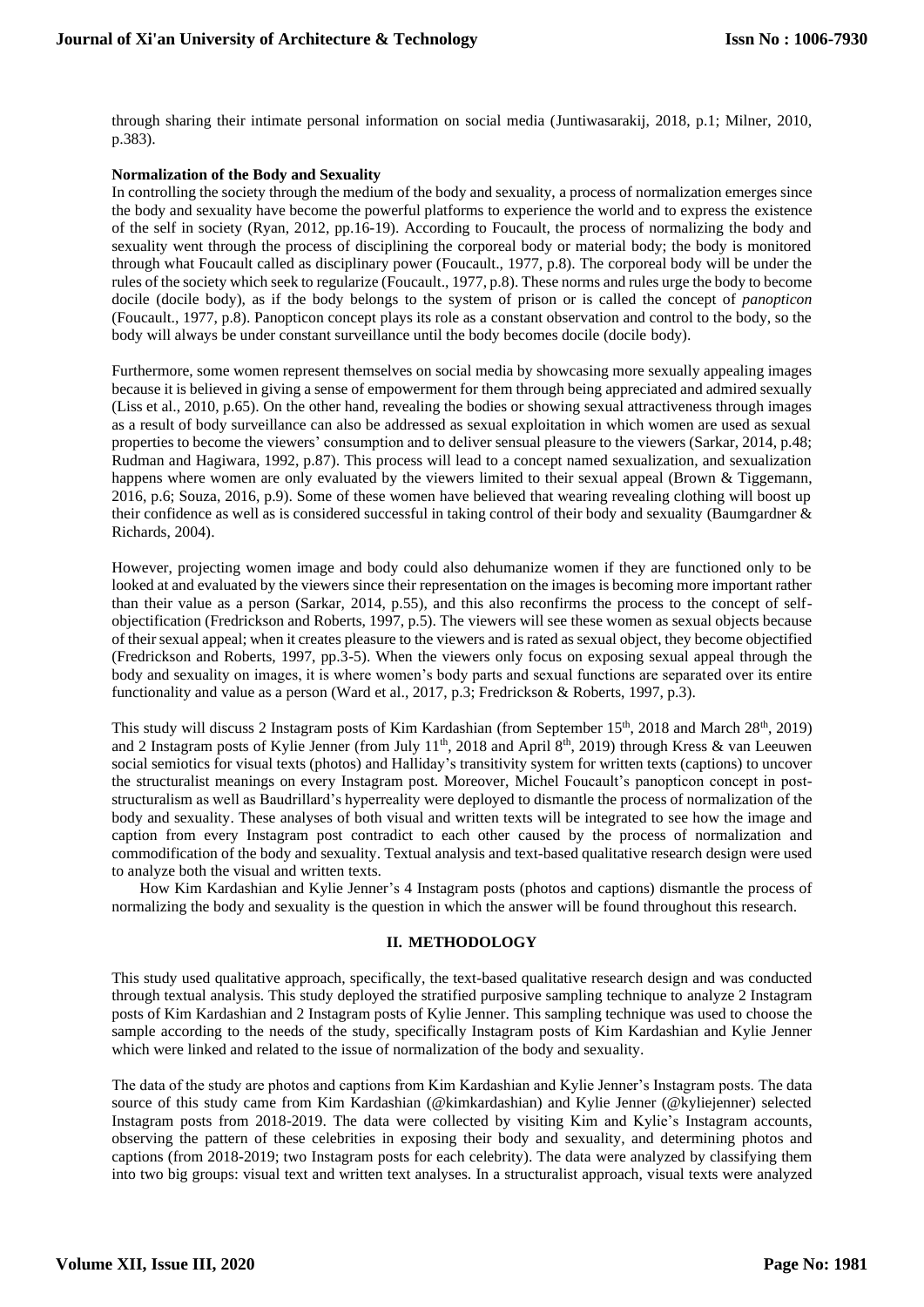by deploying social semiotics theory by Kress and van Leeuwen, and written texts were analyzed by deploying Halliday's transitivity theory. These structural analyses, then, were again analysed by employing Foucauldian *panopticism* in post-structuralist approach and Baudrillardian hyperreality in postmodernism.

The procedure of analyzing the data was conducted through two layers. The first layer focuses on examining Kim Kardashian and Kylie Jenner's Instagram posts using Kress & van Leeuwen's social semiotics and Halliday's transitivity system to uncover the meanings in a structuralist level. The second layer focuses on examining Kim Kardashian and Kylie Jenner's Instagram posts using Foucauldian *panopticism* in post-structuralism theory and Baudrillardian hyperreality in postmodernism to dismantle the process of normalization of the body and sexuality.

#### **III.FINDINGS AND DISCUSSION**

From four Instagram posts of Kim Kardashian and Kylie Jenner, the study revealed that both Kim and Kylie have the similar way in representing themselves on their Instagram accounts. Almost on every Instagram post, Kim and Kylie were portrayed in a revealing manner, and it is not limited only to the daily contents, but also to promotional contents.

Three out of four Instagram posts of Kim and Kylie showed no connection between the products being advertised on the caption and the focus elements on the image—the revealing body and sexuality. Kim and Kylie commodified their inner lust and sexual appeal which were emanated from her body and sexuality for a purpose in selling their personal businesses' products. The commodification occurred through the process of Kim and Kylie normalizing their body and sexuality by being imprisoned under constant surveillance from a capitalist system, the viewers, and themselves. Applying the tight, revealing fashion style and other seductive attributes to the body, undertaking some workouts and cosmetic surgeries, having their photos edited before their Instagram posts were published were Kim and Kylie's choices in making their body imprisoned.

# **IV.GENERAL DISCUSSION**



Fig. (1) Kim Kardashian's

In visual text, the focus of the image is taking place mostly on Kim's revealing body and her sexuality through sexually stimulating pose and gestures as well as displaying as if the image has its imaginary narration of Kim being ready for sexual activity on the bed; she is portrayed in an almost naked pose without any clothes being attached to her body. Kim is lying down atop the cherry blossoms and is bending her right leg on the image. Kim's arms are down and close to the body and her hands' position as well as its long shot from a high angle signify a submissive trait; it creates a sense of a man is having his authority over Kylie's body on the image (Stephenson, 2015, p.98). Moreover, bending the leg would make Kim's feet appear longer, and it automatically made Kim curved her back a little (Rowse, 2012). As a result of bending her leg and curving her back, it accentuates the shape of her breasts, waist, and hips; the viewers would clearly see Kim's overall hourglass figure. Moreover,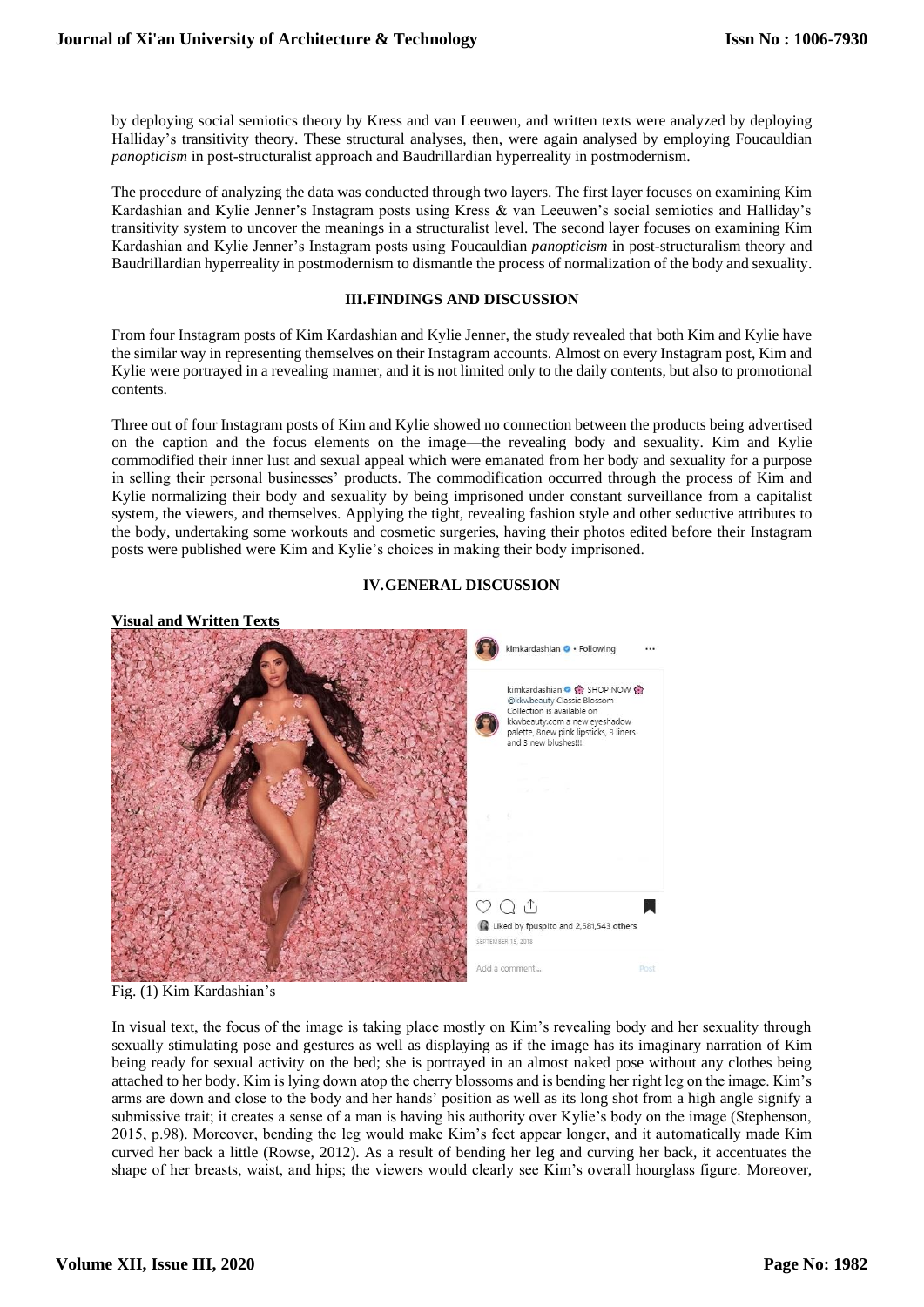even though the pink blossoms would create the bright spot whenever the viewers see them on the image, the blossoms are still considered softer in colour rather than Kim's tanned skin colour; it makes Kim as a represented participant brings the most vital information and message of the image.

However, the caption has its central purpose in promoting Kim's upcoming products from KKW Beauty, Classic Blossom Collection. The caption carries both of a material process and relational process since Kim urges the viewers to do something—to buy the products from KKW Beauty's Classic Bottom Collection. In addition, KKW Beauty's Classic Bottom Collection as the *carrier* in the caption has its attribute that describes the products, Classic Bottom Collection, in which the information described on the caption is about the availability of the newest products at Kim's KKW Beauty website. Capital letters would also seem to guide the viewers to have their primary focus and attention to it. However, the use of triple exclamation marks function to deliver a feeling of Kim's excitement to the viewers regarding the release of KKW Beauty's Classic Bottom Collection products. On overall analysis of written text, besides promoting the new products from her personal business, Kim also instructs the viewers to purchase the products in her literal language through the use of the command '*SHOP NOW'*. The caption still has its central aim to advertise KKW Beauty's Classic Blossom Collection.

Integrating the visual text and written text, even though both analyses portray the elements of cherry blossoms, the visual and written text analyses lack of its connection in meaning. There is a contradiction between these two analyses since visual text has its central focus on showcasing Kim's revealing body and sexuality through some seductive pose and gestures. Meanwhile, the caption aims to only promote and to advertise the newest products from Kim's personal business brand, the Classic Blossom Collection. If Kim has her intention to exclusively promote the products, Kim must have given the focus and highlight on the image more on her face since the eyeshadow palette, lipsticks, liners, and blushes are only applicable to her face. Kim's make-up colour on her face does not get salience and blends with the overall colour of her skin.

In conclusion, Kim uses the strategy of gluing her inner lust and sexual appeal which are emanated through her body and sexuality to the products she is promoting on Instagram post. As a result, the seductive representation and persona from Kim would later guide the viewers' perceptions that these products from Classic Blossom Collection would help them, especially the targeted-female market, in getting similar seductive look like Kim Kardashian if they purchase the Classic Blossom Collection products (Black & Morton, 2015, p.4). Furthermore, Kim's seductive persona is also in its aim to deliver pleasure for male viewers.



Fig. (2) *Kim Kardashian's*

From the visual text, the central focus of Image 1 takes place on Kim's body and sexuality since the portrayal of her pose in a revealing manner highlights the narration of the image. On Image 2, a sleeveless bodysuit is being the biggest attribute attached on Kim's body. For practical and fashion reasons, a bodysuit has its central function to control and reshape the whole body since a bodysuit is a combination between brassiere, waist nipper and girdle (Na, 2017, p.67). A bodysuit, through its elasticity, will not make its material shifting, so a bodysuit would create the tight look around the breasts, waist, tummy, and thighs (Na, 2017, p.68). The preference on wearing a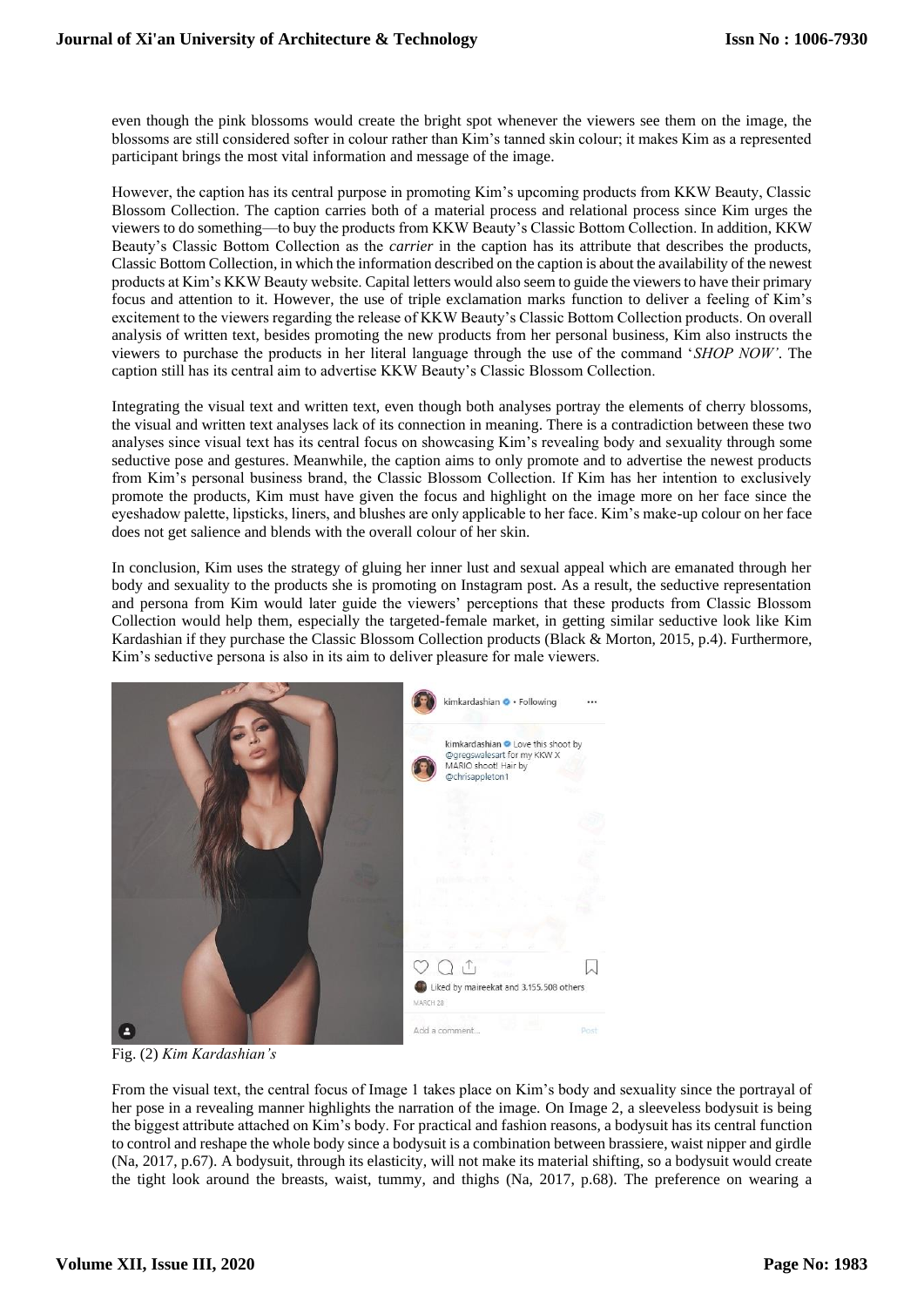sleeveless bodysuit with a scoop neckline in which the neckline is cut low enough also implies that Kim intends to display her curves as well as her cleavage.

Moreover, the seductive pose of placing her hands above her head creates the breasts to stick out and makes her armpits being easily spotted by the viewers; these are able to lure the viewers' eyes and attention (Borzillo, 2017). Biologically, human armpits are rich in pheromones, the chemical messengers which have its role in being the opposite-sex attractants or have its specific role in sexual arousal (Grammer et al., 2005, p.136). According to Kouwenhoven  $\&$  Kippen, tilting the head and revealing the neck at the same time while positioning the hands above the head can also be read as a sign of women's submissiveness yet this pose is more alluring to men; it refers to how men are in their authority towards women (as cited in Hanna, 2008, p.210). Kim's flirting behaviour through pouting her lips also adds up her seductiveness as if she makes the first move (Givens, 1978, p.351).

However, the caption on Image 2 has its central purpose on promoting Kim's hairstylist and photographer, Chris and Greg, as well as promoting her upcoming business project KKW X MARIO. The caption of Image 1 is a pure promotional content or advertisement. Image 2's photo caption carries a mental process since Kim's intends to express her term of affection to Greg Swales for being photographed by him and to Chris Appleton for styling her hair.

Based on the image and caption analyses, the visual text and written text do not connect to each other. The contradiction between both the image and caption is found since the image has its central focus on Kim's sexual appeal as well as her seductive elements and gestures which are emanated through her body and sexuality, while the caption's primary focus lies on its promotional purpose to promote her business partners, Chris and Greg, as well as to promote her upcoming business collaboration, KKW X MARIO. From the overall interpretation, Kim would seem to use the strategy of gluing her seductive portrayal first to get the viewers' attention. She utilizes her inner lust and sexual appeal which emerge from her body to sell the services from Greg and Chris and to promote her make-up brand KKW X MARIO. If Kim intends to purely promote her business partners' services and her personal business brand, she could have used some salient elements attached on her lips and hair since they must be the central focus of what Kim is trying to sell to the public. Nevertheless, Kim chooses to focus more on her body and sexuality through seductive gestures on the image, perceiving her seductive portrayal is an effective strategy in attracting the viewers' attention. Targeting to the female viewers, Kim's portrayal would seem to urge the viewers to have similar seductive look like her, while her depiction helps to reinforce her sexual appeal to be looked at by the male viewers (Black & Morton, 2015, p.4).



Fig. (3) Kylie Jenner's

From the visual text, the highlights from Image 3 take place on Kylie's body and her sexually arousing gestures and attributes, including her pose of half-lying down to perfectly accentuate her buttocks and breasts as well as the attributes of bananas and purple one-piece swimsuit which resemble the phallic appearances. Bananas have been associated with a phallic appearance and materialize the penis (Pearce, 2008, p.28; Wolfe, 2018, p.5). Bananas are also included as a potassium-rich fruit in which it helps lower the blood pressure that could boost sexual performance for men (Khrisna et al., 2014, p.7). In addition, the pose of half-lying down in her purple onepiece swimsuit creates an imaginary narration of which her body resembles the shape and colour of an eggplant; an eggplant is often used to represent a penis due to its phallic shape (Thomson, 2018, p.3). From an overall interpretation of symbolic attributes appear on Image 3, the vivid representation of bananas as well as Kylie's pose of half-lying down which results her body shape looks like the shape of an eggplant shows that Kylie is in her attempt in exposing her sexual readiness to the viewers' eyes. The metaphor of phallus through the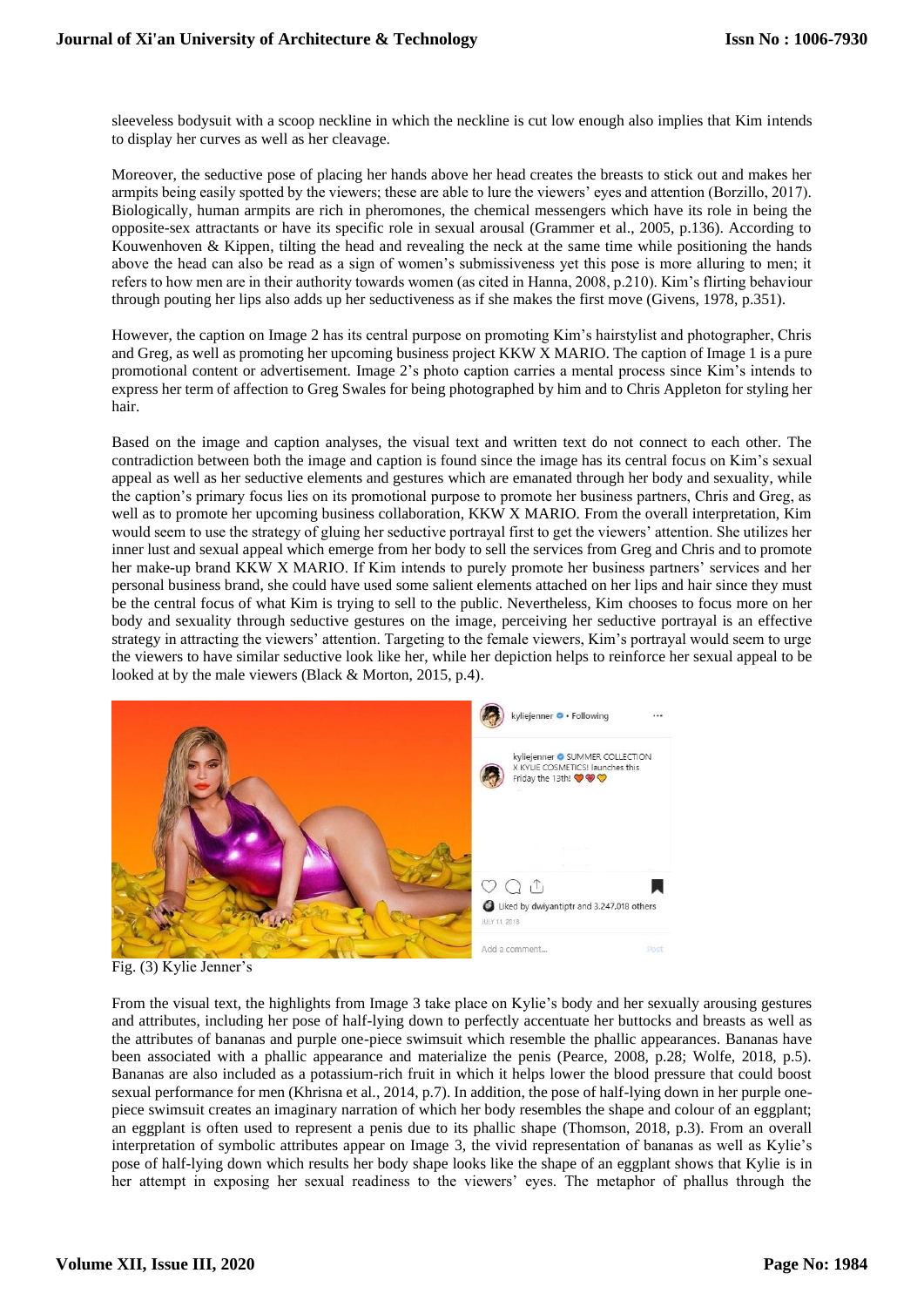representation of bananas and eggplant dominates the image; as a result, the viewers are led to only focus on her sexual-based traits on the image.

However, the photo caption contains behavioural process. Although the verb '*launches'* is on the borderline between material process and behavioural process, the caption delivers a slight of Kylie's emotions through the use of three love emojis, capital letters, and exclamation marks. These emojis, capital letters, and exclamation marks point out Kylie's feeling of excitement towards her newest products that will be launched soon. From written text analysis, the caption from Image 3 only has its purpose on introducing Kylie Cosmetics' newest Summer Collection and implicitly guiding the viewers to later purchase the products.

Based on the image and caption analyses, the image and the caption are lacking its connection. There is found a contradiction between the focus of the visual text and written text. Kylie narrates herself on the image seductively focusing more on her curves and sexuality which are emanated through the body, pose and attributes of bananas and purple one-piece swimsuit rather than focusing on her lips, whereas her lips could be the correct platform if the central purpose of Image 3 is to advertise the lipsticks. Meanwhile, the primary goal of the caption is to advertise the products on Kylie Cosmetics' Summer Collection that are focusing more on Kylie's lips. From the overall interpretation, it can be concluded that Kylie uses the strategy of focusing more on her inner lust and sexual appeal which arise from her body and sexuality to sell the products rather than focusing only to her lips. As a result, the viewers are going to believe that they would get the same seductive vibes as Kylie if they purchase Kylie Cosmetics' Summer Collection products. Kylie's portrayal on Image 3 would seem to intensify an urgency to female viewers if they want to look like Kylie Jenner and to aim in delivering pleasure for male viewers (Black & Morton, 2015, p.4).



Fig. (4) Kylie Jenner's

Based on visual text and written text, the image and the caption have their connection to each other. On the image, the use of her leopard print corset, her mini skirt, and some of her seductive gestures help Kylie's action in revealing her body and expressing her sexuality in public; she would seem to deliver her sexual appeal to the viewers' eyes through the depiction of her sexually stimulating body. Kylie's corset on the image has its symbolic function as a body shaper, and it allows Kylie as the wearer to cinch and to reduce her waist as well as to smooth her shape to look like an hourglass figure (Fury, 2016). However, on Image 4, Kylie prefers to loosen her shoulder straps, and she positions them on her arms; this adjustment causes her breasts popped up, and it is resulting the condition where every viewer could easily notice her breasts. Through such depiction of Kylie loosens her shoulder straps, Kylie would seem to intend showing the shape of her breasts and delivering her sexual appeal to the viewers.

In addition, a mini skirt has its vital function to cover up as well as to accentuate the hips and buttocks since it has a narrow cut to the body. Wearing a mini skirt makes women's legs appear longer, and both sexes of men and women found longer legs appeared to be more attractive (Pawlowski and Sorokowski, 2008, p.86). Longer legs also suggest that the woman has grown up in a healthy environment, and it produces a positive effect on women's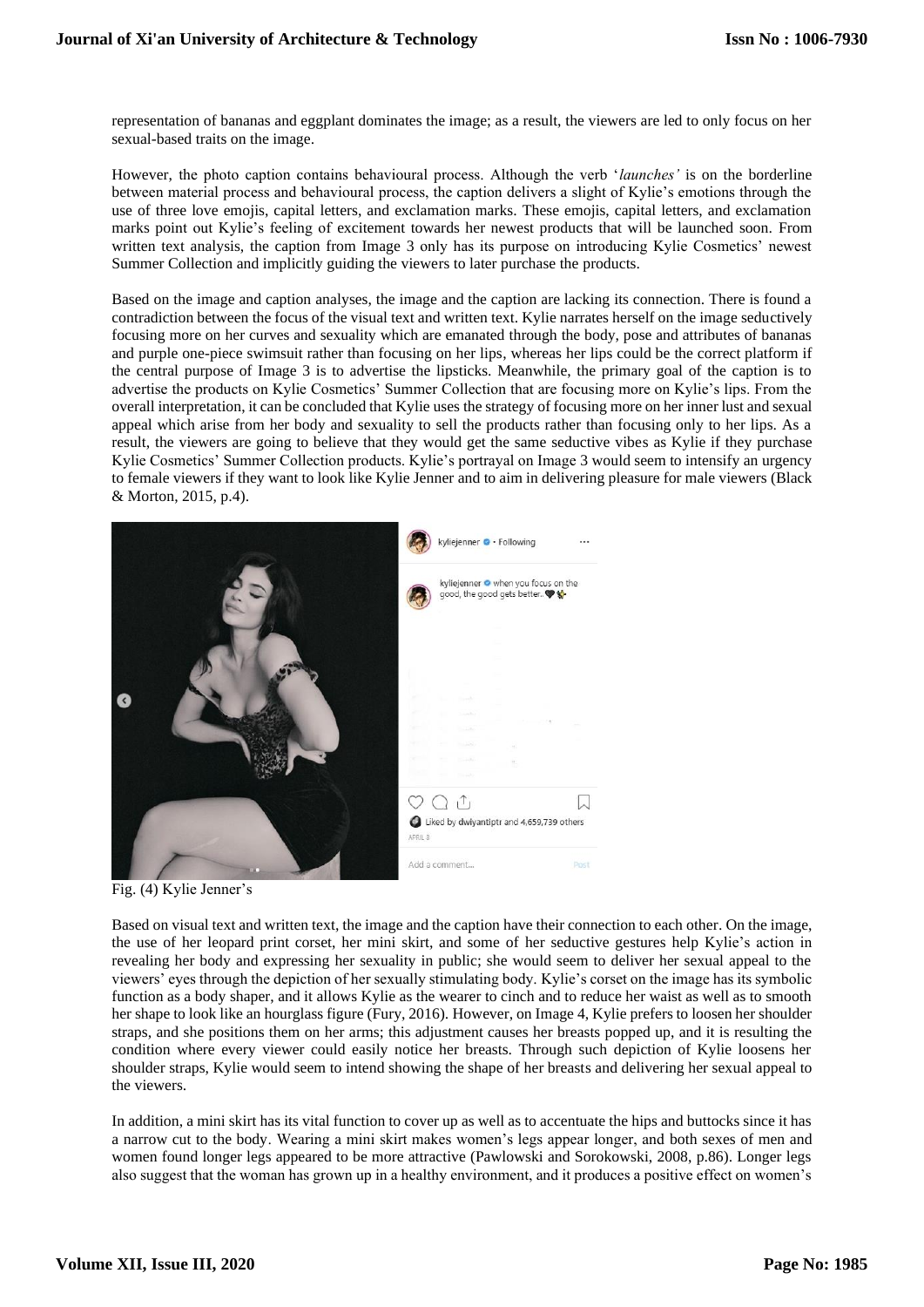fertility (Pawlowski and Sorokowski, 2008, p.86). This scientific rationale supports the idea of Kylie on Image 4 is wearing a mini skirt because it accentuates the apparent leg length for her, and it incites both men and women's attention to look only at the revealing parts of what she has portrayed on Image 4**.**

However, connecting Kylie's seductiveness with the caption, the caption of Image 4 which consists of behavioural process would seem to support the main purpose and idea of the overall Image 4's Instagram post. On the caption, Kylie asserts the viewers to focus on the good things they had, so the outcome will later turn out better. Incorporating the term of *good things* with the image, Kylie is reflecting its term to the image as if one of the good things Kylie had is her body—her good, fine body; Kylie would seem to communicate with the viewers through narrating her seductive sexuality and her good-looking body on the image.

On an overall integration between visual text and written text analyses, Kylie refers *the good* in her caption to her body since the most salient, seductive elements occur through her body on Image 4; it gives an imaginary narration in which if she puts more focus on her body, the body will generate great result—the portrayal of the good-looking body.

# **Normalization of the Body and Sexuality**

In Western culture, an exposed body has become a space of a liberating expression of a woman's sexuality and is considered as a part of a woman's self-identity (Pitts, 2003, pp.31-32; Amin, 2015, p.47). Kim Kardashian and Kylie Jenner, as global influencers who have their power over their corporeal body or material body, are often caught up in wearing tight, revealing clothes on her Instagram posts (Ryan, 2012, p.16). From an overall analysis of Image 1 to Image 4, the choices of wearing a sleeveless bodysuit, tight rubber one-piece swimsuit, leopard print corset, mini skirt, or no clothes at all eventually shaped Kim and Kylie's body to look like an hourglass, focusing on some of their special body parts which are able to deliver their sexual appeal through some seductive gestures and poses, including breasts, waist, hips, thighs, buttocks, and armpits. In addition, additional attributes like bananas on Image 3 which resemble a phallic appearance add up the level of seductiveness to the image. However, the urgency of exposing their body and sexuality in public through the choice of wearing revealing clothing and using some of sexually stimulating attributes on almost every Instagram post would make the viewers seeing Kim and Kylie's representation as a normal, typical portrayal of influencers (Glucksman, 2017, p.85).

Furthermore, facing the recent condition of which sex appeal advertisement is effective in generating consumers' attention, Kim and Kylie use this kind of strategy to reach out to millions of the viewers' eyes (Sameer, 2018, p.11). Kim and Kylie are presented as figures to emulate, suggesting their stereotyped curvaceous body and sexuality could perform as an effective marketing strategy in selling the products they are promoting through their seductive aura and persona of their lust, seductive manner, and sexual appeal (Poorani, 2012, p.10). When promotional activity has made Kim and Kylie's body and sexuality part of an ideal package, their representation is ready to be exchanged with some personal profits; in this case, they are worth a lot of money, and Kim and Kylie will be transformed into a commodity (Marx, 1978). As a result, even though it is nearly impossible to make all viewers, especially female-targeted market, to purchase the products or services Kim and Kylie are promoting, the most important matter is the viewers have unconsciously obtained and bought the idea of a new set of standards regarding beauty and body ideals from Kim and Kylie's portrayals on their Instagram posts; unconsciously, these female viewers would be in a process of internalizing their bodies through the exposure to their portrayals on the image (Poorani, 2012, p.10). While white women tend to idealize thin body type, Kim and Kylie rather choose to desire and to create a trend on a curvaceous body type; it determines their position in the society for being a trendsetter (Agocha et al., 2010, p.91). Up to this phase, Kim and Kylie have successfully normalized their sexually stimulating standardization of the body and sexuality to the viewers' eyes.

Within the process of normalization, Kim and Kylie, through exemplifying themselves in a revealing manner, are positioned as a subject since they are being the doer in their action of normalizing the body and sexuality. In normalizing the body, as a subject, Kim and Kylie discipline, rule, control, and monitor their body; the body gets disciplined and monitored through some manners, including through wearing revealing clothing. This is also considered as Kim and Kylie's exercise of their disciplinary power, and it transforms the body to become docile (Foucault, 1977, p.8). Kim and Kylie's docile body will always be under the rules in which these rules always continue to force and demand Kim and Kylie to showcase their body in public by wearing revealing, tight clothing in a seductive gestures and pose since revealing manner in Western culture is still considered as an effective strategy to gain the viewers' attention (Sameer, 2018, p.11). However, the fact that Kim and Kylie always sold their products of their business brands on the first day of its release date shows that the viewers' responses were enthusiastic, and these enthusiastic responses from the viewers indicate that the strategy of promotional content focusing on Kim and Kylie's persona of their inner lust and sexual appeal from their body and sexuality has been successfully executed (Robehmed, 2018, Zorthian, 2017). These positive, enthusiastic responses from the viewers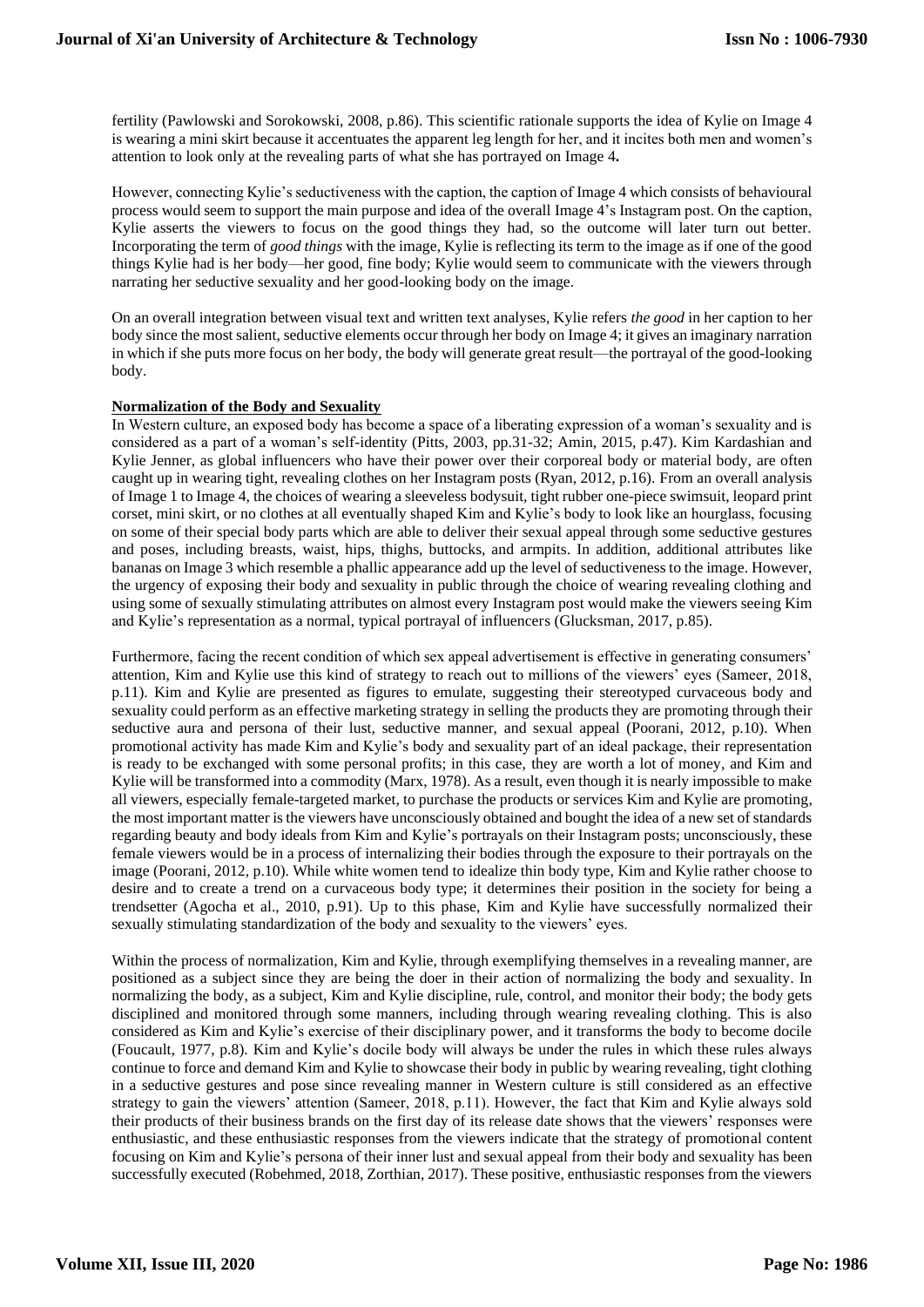also add up more rationale of why Kim and Kylie need to always control and monitor her seductive persona; wearing an intentional, tight clothing as well as portraying seductive gestures and pose as the process of normalization will impose the body as if the body is inside a prison system or is called *panopticon* (Foucault, 1977, p.8; Foucault, 1995, p.200).

However, monitoring the body cannot be emanated only through the revealing style of fashion that Kim and Kylie wore on the image, but it can also be acquired through external activities. Kim and Kylie have declared herself that she has gone through several cosmetic surgeries, including surgeries on her breasts, buttocks, hips, and thighs, and it is proven by celebrity dermatologist and plastic surgeon; Kylie also keeps their body curvaceous by doing some HIIT workouts, including squats, push-ups, cardio, and running (Shiffer, 2019). In addition, Kim is also doing several external activities to maintain their curves, such as undertaking cosmetic surgeries, strict diet, and some exercises focusing on fitness, weight loss, and core strength (Carey, 2019; Waterhouse, 2018). These activities are other evidences that Kim and Kylie are proven in making their body being under the surveillance and constant observation as if they are putting in her body inside a prison system.

From an overall interpretation of Kim and Kylie being the subject of their process of normalization, they manage to utilize her inner lust and sexual appeal from the medium of their body and sexuality as a promotional content to advertise some services and products. Nevertheless, they do not truly sell their body and her sexuality to promote the products, rather it is Kim and Kylie's inner lust and sexual appeal from her body and sexuality which establish the viewers' responses; as a result, female viewers would activate their self-improvement goal towards Kim and Kylie's seductive portrayals, while male viewers tend to respond more favourably to sexual appeal appeared on the image (Black & Morton, 2015, p.4). In shorter words, Kim and Kylie would seem to make male viewers want her and to make female viewers want to have similar seductive, sexually appealing look like Kim Kardashian Kylie Jenner.

On the other hand, Kim and Kylie are also positioned as an object under a capitalist system in an economic and social use through visual and written languages on the image (Marx, 1978). In an economic use, Kim and Kylie are presented on the image as if they are accustomed to deliver unblemished persona to the viewers through their body and sexuality as a strategy to sell the products. Kim and Kylie's choices on wearing a tight, revealing clothes as well as expressing some seductive gestures and poses on Image 1 to Image 4 indicate that they intend to expose their perfect curves and body shape, so they could perfectly exhibit and deliver her inner lust and sexual appeal to the viewers. As a result, this action unfolds the opportunity for a capitalist system to commodify Kim and Kylie's sexual appeal of which it is emanated through their body and sexuality; Kim and Kylie's representation is exchanged with personal profits (Marx, 1978).

However, in a social use, Kim and Kylie become an object to the viewers' eyes since their representation on Instagram posts is later being evaluated by the viewers on Instagram (Ryan, 2012, p.17). Before Kim and Kylie become a sexual object in the viewers' eyes, they get sexualized by the viewers. Sexualization is considered as the viewers' response towards the representation of Kim and Kylie who are focusing only to deliver their sexual appeal to their Instagram posts; the viewers would view their representation limited only to their sexual attractiveness (Ward et al., 2017, p.3). As a result, the viewers will only look at Kim and Kylie based on her sexual appeal on the image. While sexualization appears, the viewers would evaluate Kim and Kylie's representation on the image as a sexual object; at this phase, Kim and Kylie becomes objectified (Fredrickson & Roberts, 1997, p.3).

From an overall process of Kim and Kylie normalizing her body and sexuality, the elements portrayed on Image 1 to Image 4 reveal that they are, in fact, hyperreal (Baudrillard, 1983, p.11). Kim and Kylie's portrayals on their Instagram posts are just a simulation of a new set of unattainable standards to aspire by the viewers which precede the real as if the representation of Kim and Kylie is a real social actor who is capable in affecting real people (Baudrillard, 1983, p.11). At the first stage of simulation, Kim and Kylie would seem to only portray the characteristic of Western culture in representing the self in a revealing manner. However, since Kim and Kylie's primary intention on Image 1, Image 2, and Image 3 is to make the viewers purchasing their products, Kim and Kylie exaggerate some elements that are being the focus of attention, including her body and sexuality, through the choices of wearing the tight, revealing clothing, some seductive attributes as well as sexually stimulating gestures and poses, undergoing some workouts and cosmetic surgeries, and having a retouch of Photoshop on the image before the images were published. At this stage, Kim and Kylie have blurred the viewers' perceptions of the 'real' because they have masked their 'reality' by normalizing the new constructed beauty and body ideals through accentuating their curves and seductive sexuality to the viewers (Baudrillard, 1983, p.11). As a result, the viewers can no longer distinguish between the 'real' representation of Kim Kardashian and Kylie Jenner and the simulacrum shown off on their Instagram posts (Baudrillard, 1983, p.11).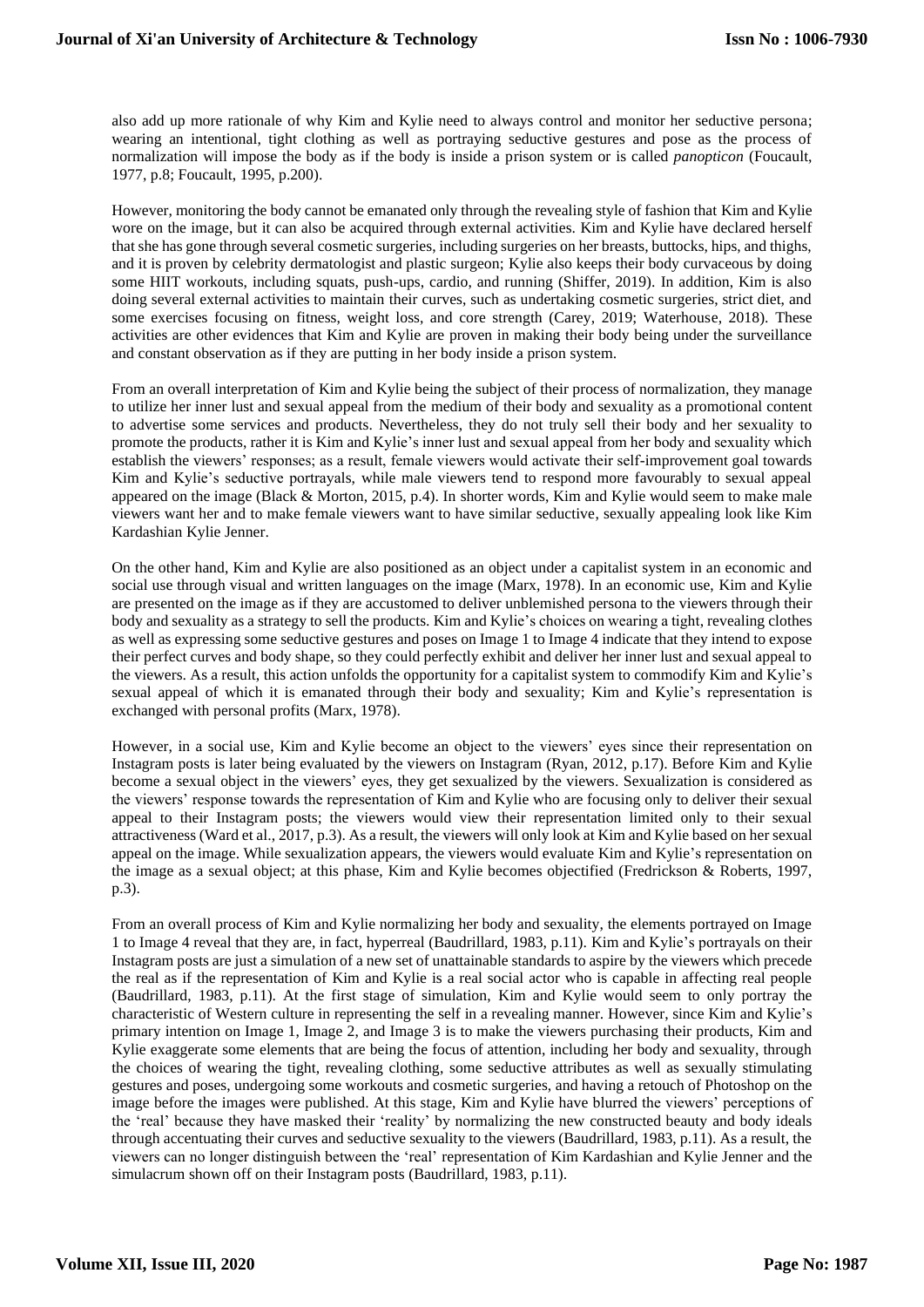## **V. CONCLUSION**

This study sought to dismantle the process of body and sexuality normalization in the lives of internet celebrities, Kim Kardashian and Kylie Jenner. Theoretical perspectives drawn from Kress and van Leeuwen's social semiotics, Halliday's transitivity system, Foucauldian *panopticism* and Baudrillardian hyperreality were used to reveal that Kim and Kylie's Instagram posts represent the discipline of body and sexuality when their portrayals began to be evaluated based on normative standard of society/selling value of capitalist system. Hence, Kim and Kylie had their body surveillance through wearing some tight, revealing clothing, undertaking some physical exercises and cosmetic surgeries, and attaching some sexually stimulating attributes and gestures to the body in order to always look ideal in the viewers' eyes. As a result, their body became imprisoned, and the viewers only viewed Kim and Kylie as a sexual object of which Kim and Kylie put on more focus limited only to showcase their sexual appeal on social media. Kim and Kylie's seductive lust and sexual appeal which were emanated from their body and sexuality then became exchanged with some personal profits through promotional Instagram posts, and it is when they became commodified. Moreover, their representation on Instagram posts serves only a simulation of what Kim and Kylie wished to portray; their representation on Instagram is no longer the 'real' representation of them, or it is just a hyperreal.

#### REFERENCES

.

- Abidin, C. (2018). *Internet Celebrity: Understanding Fame Online*. United Kingdom: Emerald Pubishing Limited.
- Agocha, V. B., Overstreet, N. M., & Quinn, D. M. (2010). Beyond Thinness: The Influence of a Curvaceous Body Ideal on Body Dissatisfaction in Black and White Women. *Sex Roles, 63*(1-2), 91. doi:10.1007/s11199- 010-9792-4
- Amin, A. S. (2015). *Conflicts of Fitness: Islam, America, and Evolutionary Psychology*. Morrisville: Lulu Publishing Services.
- Baudrillard, J. (1983). *Simulations*. Trans. Paul Foss, Paul Patton, Philip Beitchman.New York, NY: Semiotext(e).
- Baumgardner, J., & Richards, A. (2004). Feminism and femininity: Or how we learned to stop worrying and love the thong. In A. Harris (Ed.), *All about the girl: Culture, power, and identity* (pp. 59-67). New York, NY: Routledge.
- Black, I.R., & Morton, P. (2017). Appealing to men and women using sexual appeals in advertising: In the battle of the sexes, is a truce possible?. *Journal of Marketing Communications, 23*(4), 4. doi:10.1080/13527266.2015.1015108
- Borzillo, C. (2017, August 16). *4 Subtle Body Language Signals Women Send Using Only Their Breasts*. [online] YourTango. Retrieved July 27, 2019, from [https://www.yourtango.com/2017305812/4-body-language](https://www.yourtango.com/2017305812/4-body-language-signals-women-send-their-breasts-boobs)[signals-women-send-their-breasts-boobs](https://www.yourtango.com/2017305812/4-body-language-signals-women-send-their-breasts-boobs)
- Brown, Z., & Tiggemann, M. (2016). Attractive celebrity and peer images on Instagram: Effect on women's mood and body image. *Body Image, 19,* 6. doi:10.1016/j.bodyim.2016.08.007
- Carey, T. (2019, May 10)*. PLASTIC FANTASTIC? How Kim Kardashian has spent £70k transforming her body, including £22k on her face and £31k on her bum alone, according to experts*. [online] The Sun. Retrieved July 22, 2019, from [https://www.thesun.co.uk/fabulous/9034992/kim-kardashian-met-gala-body](https://www.thesun.co.uk/fabulous/9034992/kim-kardashian-met-gala-body-transformation/)[transformation/](https://www.thesun.co.uk/fabulous/9034992/kim-kardashian-met-gala-body-transformation/)
- Foucault, M. (1977). *Discipline and Punish: The Birth of the Prison*. Trans. Alan Sheridan. London: Allen Lane, Penguin.
- Foucault, M. (1995): *Discipline & Punish: The Birth of the Prison*. New York, NY: Random House Inc.
- Fredrickson, B. L., & Roberts, T. A. (1997). Objectification Theory: Toward Understanding Women's Lived Experiences and Mental Health Risks*. Psychology of Women Quarterly, 21*(2), 3-5. doi:10.1111/j.1471- 6402.1997.tb00108.x
- Fury, A. (2016, November 25). *Can a Corset Be Feminist?.* [online] The New York Times Style Magazine. Retrieved July 25, 2019, from [https://www.nytimes.com/2016/11/25/t-magazine/fashion/corset-history](https://www.nytimes.com/2016/11/25/t-magazine/fashion/corset-history-feminism.html)[feminism.html](https://www.nytimes.com/2016/11/25/t-magazine/fashion/corset-history-feminism.html)
- Givens, D.B. (1978). The Nonverbal Basis of Attraction: Flirtation, Courtship, and Seduction. *Psychiatry, 41*(4), 351. doi:10.1080/00332747.1978.11023994
- Glucksman, M. (2017). The Rise of Social Media Influencer Marketing on Lifestyle Branding: A Case Study of Lucie Fink. *Elon Journal of Undergraduate Research in Communications, 8*(2), 85. Retrieved from https://www.elon.edu/u/academics/communications/journal/wp
	- content/uploads/sites/153/2017/12/08\_Lifestyle\_Branding\_Glucksman.pdf

Grammer, K., Fink, B., & Neave, N. (2005). Human pheromones and sexual attraction.

*European Journal of Obstetrics & Gynecology and Reproductive Biology, 118*(2), 136. doi:10.1016/j.ejogrb.2004.08.010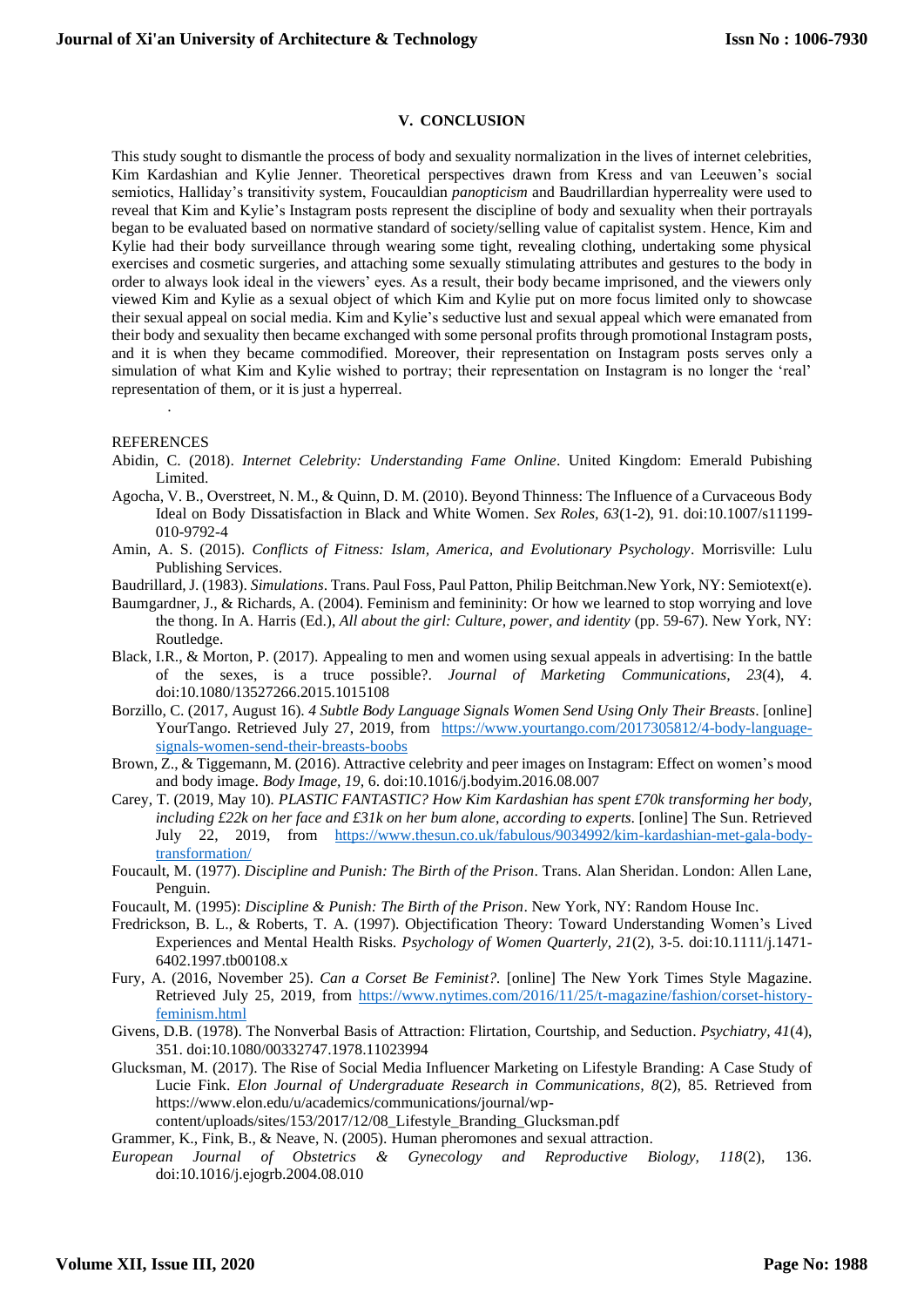- Hanna, J. L. (2008). Empowerment The Art of Seduction in Adult Entertainment Exotic Dance. In Frank Kouwenhoven and James Kippen (Ed.), *Music, Dance and the Art of Seduction* (p. 210). Leiden, the Netherlands: Chime.
- Juntiwasarakij, S. (2018). Framing emerging behaviors influenced by internet celebrity. *Kasetsart Journal of Social Sciences,* 1-5. doi:10.1016/j.kjss.2018.06.014
- Krishna, G., & Kumar, P. (2014). Fruits and Vegetables that Resembles to Body Organs and have Significant Role on them. *American Journal of Phytomedicine and Clinical Therapeutics, 2*(3), 7. Retrieved from https://www.researchgate.net/publication/314363621 Fruits and Vegetables that Resembles to Body [Organs\\_and\\_have\\_Significant\\_Role\\_on\\_them](https://www.researchgate.net/publication/314363621_Fruits_and_Vegetables_that_Resembles_to_Body_Organs_and_have_Significant_Role_on_them)
- Liss, M., Erchull, M. J., & Ramsey, L. R. (2010). Empowering or Oppressing? Development and Exploration of the Enjoyment of Sexualization Scale. *Personality and Social Psychology Bulletin, 37*(1), 65. doi:10.1177/0146167210386119
- Marx, Karl. *The Marx-Engels Reader*. 2nd ed. Robert C. Tucker, ed. New York, NY: W.W. Norton, 1978.
- Milner, M. (2010). Is Celebrity a New Kind of Status System?. *Society, 47*(5), 383–387. doi:10.1007/s12115-010- 9347-x
- Na, M. (2017). Wearing Effectiveness of Bodysuit Pattern on Golden Body Proportion. *Journal of Advanced Research in Dynamical and Control Systems,* 9, 67. Retrieved from [http://jardcs.org/backissues/abstract.php?archiveid=913&action=fulltext&uri=/backissues/archives](http://jardcs.org/backissues/abstract.php?archiveid=913&action=fulltext&uri=/backissues/archives-special.php?year=2017&issue=09-Special%20Issue&page=1)[special.php?year=2017&issue=09-Special%20Issue&page=1](http://jardcs.org/backissues/abstract.php?archiveid=913&action=fulltext&uri=/backissues/archives-special.php?year=2017&issue=09-Special%20Issue&page=1)
- Pearce, F. (2008). *Confessions of an Eco-Sinner: Tracking Down the Sources of My Stuff*. Massachusetts: Beacon Press.
- Pitts, V. (2003). *In the Flesh: The Cultural Politics of Body Modification*. London: Palgrave Macmillan.
- Poorani, A. (2012). Who determines the ideal body? A Summary of Research Findings on Body Image. *New Media and Mass Communication*, *2*, 10. Retrieved from <http://citeseerx.ist.psu.edu/viewdoc/download?doi=10.1.1.880.1092&rep=rep1&type=pdf>
- Reeves, B., & Nass, C. (1996). *The Media Equation: How People Treat Computers, Television, and New Media Like Real People and Places*. California, CA: Center for the Study of Language and Information.
- Robehmed, N. (2018, July 11). *Why Kim Kardashian West Is Worth \$350 Million*. [online] Forbes. Retrieved January 6, 2019, from [https://www.forbes.com/sites/natalierobehmed/2018/07/11/why-kim-kardashian](https://www.forbes.com/sites/natalierobehmed/2018/07/11/why-kim-kardashian-west-is-worth-350-million/#e1645594f7b6)[west-is-worth-350-million/#e1645594f7b6](https://www.forbes.com/sites/natalierobehmed/2018/07/11/why-kim-kardashian-west-is-worth-350-million/#e1645594f7b6)
- Robehmed, N. (2018, July 13). *How 20-Year-Old Kylie Jenner Built A \$900 Million Fortune In Less Than 3 Years*. [online] Forbes. Retrieved January 7, 2019, from [https://www.forbes.com/sites/forbesdigitalcovers/2018/07/11/how-20-year-old-kylie-jenner-built-a-900](https://www.forbes.com/sites/forbesdigitalcovers/2018/07/11/how-20-year-old-kylie-jenner-built-a-900-million-fortune-in-less-than-3-years/#6bc7298caa62) [million-fortune-in-less-than-3-years/#6bc7298caa62](https://www.forbes.com/sites/forbesdigitalcovers/2018/07/11/how-20-year-old-kylie-jenner-built-a-900-million-fortune-in-less-than-3-years/#6bc7298caa62)
- Rowse, D. (2012). *Posing Guide: 21 Sample Poses to Get You Started with Glamour Photography*. [online] Digital Photography School. Retrieved July 25, 2019, from [https://digital-photography-school.com/posing-guide-](https://digital-photography-school.com/posing-guide-21-sample-poses-to-get-you-started-with-glamour-photography/)[21-sample-poses-to-get-you-started-with-glamour-photography/](https://digital-photography-school.com/posing-guide-21-sample-poses-to-get-you-started-with-glamour-photography/)
- Rudman, W. J., & Hagiwara, A. F. (1992). Sexual exploitation in advertising health and wellness products. *Women & Health, 18*(4), 77-89. doi:10.1300/J013v18n04\_05
- Ryan, C. (2012). *The Subjectified and Resisting Corporeal Body: A Theoretical Framework for Examining Subjugation and Resistance*. Ireland: University of Limerick.
- Sameer, I. (2018). Study on Sex Appeal in Advertising: Does it Effect Consumer Purchase Decisions?. Retrieved from

[https://www.researchgate.net/publication/323111451\\_Study\\_on\\_Sex\\_Appeal\\_in\\_Advertising\\_Does\\_it\\_E](https://www.researchgate.net/publication/323111451_Study_on_Sex_Appeal_in_Advertising_Does_it_Effect_Consumer_Purchase_Decisions) ffect Consumer Purchase Decisions

- Sarkar, S. (2014). Media and women image: A Feminist discourse. *Journal of Media and Communication Studies, 6*(3), 48-55. doi: 10.5897/JMCS2014.0384
- Shiffer, E. (2019, January 31). *Kylie Jenner's Workout Routine: All The Details You Need*. [online] Women'sHealth. Retrieved July 22, 2019, from <https://www.womenshealthmag.com/fitness/a26067026/kylie-jenner-workout/>
- Sorokowski, P., & Pawłowski, B. (2008). Adaptive preferences for leg length in a potential partner. *Evolution and Human Behavior, 29*(2), 86. doi:10.1016/j.evolhumbehav.2007.09.002
- Souza, N. (2016). Luxury Fashion and Social Media: Brand's Usage of Instagram to Reach an Audience. doi:10.13140/RG.2.1.1379.6245
- Stephenson, P. (2015). *Foundations of Posing: A Comprehensive Guide for Wedding and Portrait Photographers*. New York: Amherst Media.
- Thomson, S., Kluftinger, E., & Wentland, J. (2018). Are you fluent in sexual emoji?: Exploring the use of emoji in romantic and sexual contexts. *The Canadian Journal of Human Sexuality, 27*(3), 3. doi: 10.3138/cjhs.2018-0020